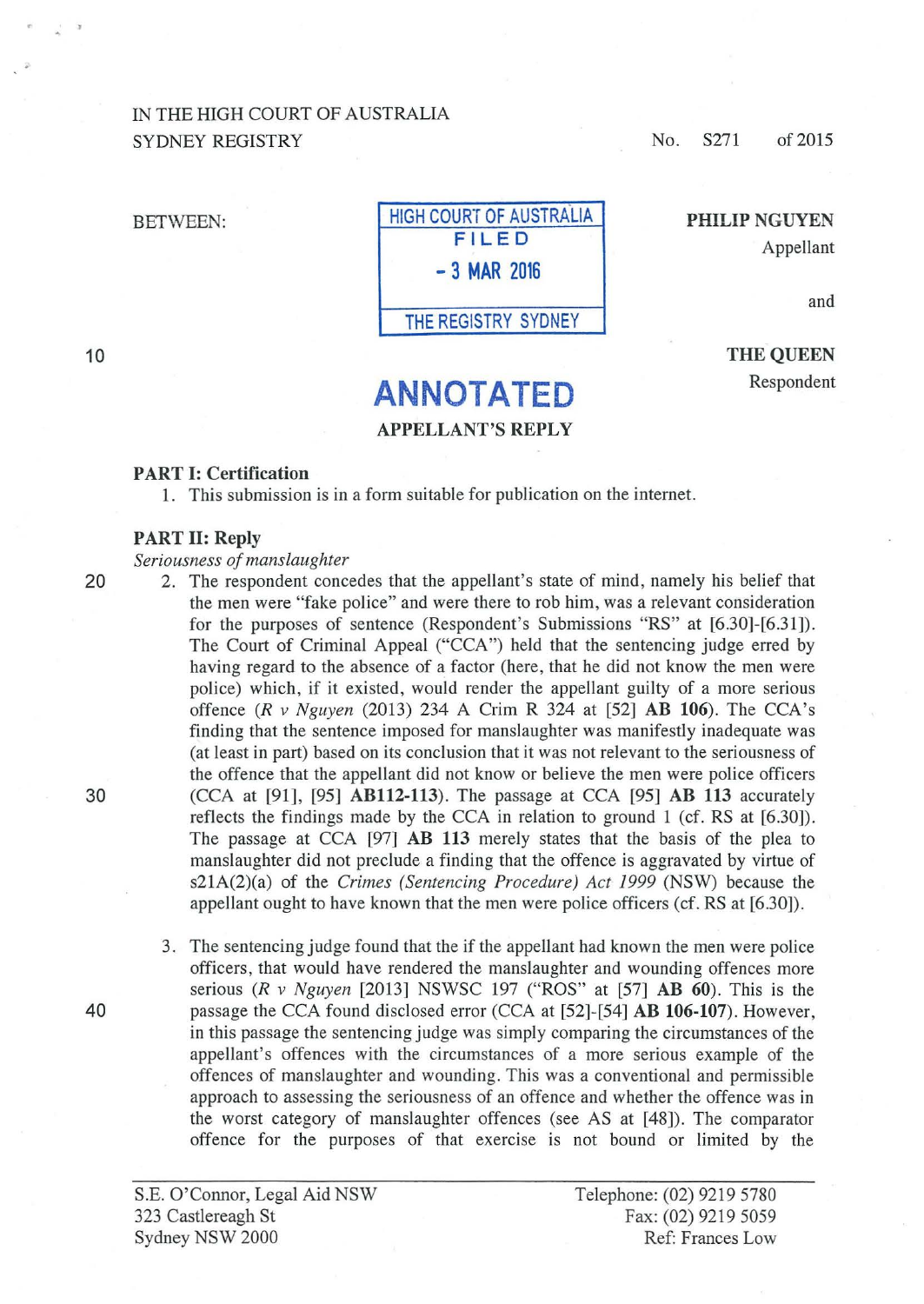circumstances of the offence under consideration (cf. RS at [6.11], [6.13], [6.17] and [6.20]-[6.21]).

- 4. The CCA treated the appellant's belief that the deceased was "fake" police as an absence of a factor (CCA at [45]-[52] **AB 105-106).** However, as the respondent accepts, it is not helpful to characterize the appellant's lack of knowledge that the deceased was a police officer as an absence of a factor (RS at [6.12] and [6.23]; see AS at [47]).
- 10 5. The appellant agrees that it is difficult to separate the appellant's belief that his conduct was necessary to defend himself and his belief the deceased was a man who was there to rob him because the first belief was based on the latter (see RS at [6.5-[6.7], see AS at [44]). However, if the principle in *The Queen v De Simoni*  (1981) 147 CLR 383 applies by analogy to prohibit a sentencing judge from having regard to a factor which, if existed, would have rendered the offender guilty of a more serious offence, such an analysis must be undertaken in the appellant's case (and was undertaken by the CCA at [47], [52]-[54], [95] **AB 105-107, 113).**
- 6. The appellant's plea of guilty to the manslaughter offence was on the basis that he 20 believed his conduct was necessary to protect himself (s421 of the *Crimes Act 1900*  (NSW)) and this belief was, in turn, based on the belief that the men were "fake police" and were there to rob him (CCA at [15] **AB 101;** seeRS at [6.4]-[6.7]). In these circumstances it is not correct to say that had he believed that the deceased was a police officer he would have been guilty of murder not manslaughter because it is unknown what the appellant would have done if he had a different state of mind (cf. RS at [6.3] and [6.8]-[6.9]).
- 7. The principle in *Elias v The Queen* (2013) 248 CLR 483 does not support the reasoning of the CCA at [45]-[54] **AB 106-107** (cf. RS at [6.25]-[6.27]). The *De*  30 *Simoni* principle was not relied upon in *Elias v The Queen* in relation to the absence of a factor which, if it existed, would have been a mitigating circumstance (cf. RS at [6.25]). The principle under consideration in *Elias* (that is, the principle in *Liang v The Queen)* did not relate to the limits of a sentencing judge's findings of fact nor did it prohibit a sentencing judge from having regard to the conduct (and/or state of mind) of the offender.
- 8. In *Elias v The Queen* it was held that there was no common law sentencing principle that required the sentencing judge to take into account the lesser maximum penalty for an offence for which the offender could have been but was 40 not charged (at [37]). The issue in *Elias* was whether a sentencing judge could have regard to an offence for which the offender had not been convicted (at [26]). The same issue arose in *De Simoni* albeit in a very different way. The fundamental principle, so described by Gibbs CJ in *De Simoni,* is that the offender is to be sentenced for the offence for which he or she has been convicted and the sentence imposed should take into account all the circumstances of the offence (at 389). This was affirmed by the Comt in *Elias* (at [27]). Consideration of different offences for which the offender might have been convicted is *"merely a distraction" (Elias* at [36], quoted at RS at [6.27]). Here, the CCA used the principle in *De Simoni* in a different way to this Court in *Elias v The Queen,* that is, by analogy, to constrain 50 the facts to be taken into account on sentence because the absence of a factor was